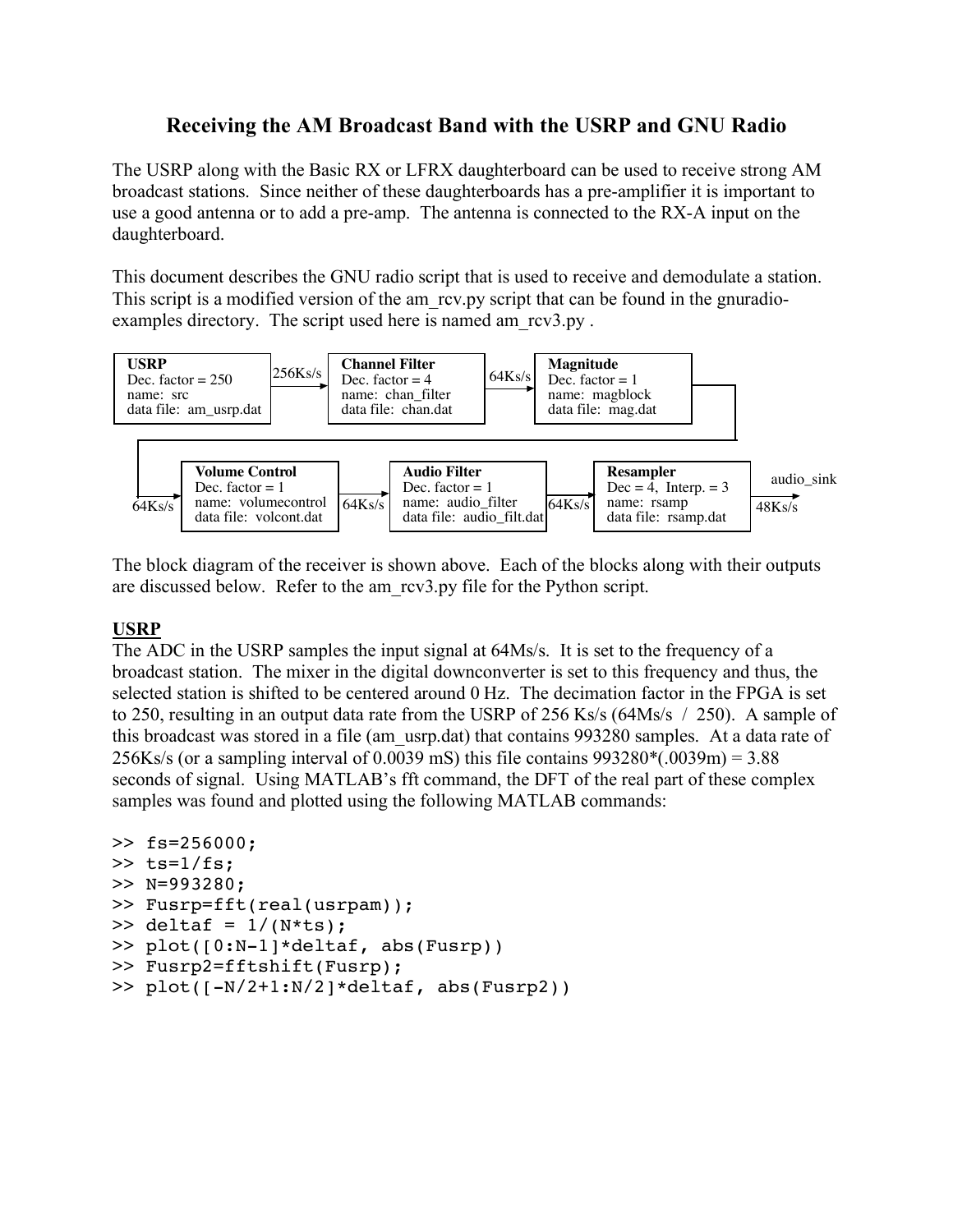

Note that a sampling rate of 256Ks/s produces frequencies up to 128 KHz. The center component is the signal that is being received. The other spikes represent other AM stations above and below the received station. In this example, the receiver was tuned to 870 KHz. Thus, the spectrum shown represents the range from 742 KHz to 998 KHz. Only strong stations will be seen due to the lack of a pre-amp.

#### **Channel Filter**

The channel filter was designed to pass frequencies below 4500 Hz and block frequencies above 5000 Hz on either side of the center frequency. The channel filter was specified to have a decimation factor of 4, bringing the sample rate down to 64Ks/s. Correspondingly, the number of samples in this file is  $248320$ , or  $1/4<sup>th</sup>$  of the number of samples in original file. Using the following MATLAB code:

```
>> fs=64000;
\gg ts=1/fs;
>> N=248320;
>> Fchan=fft(real(chanam));
\gg deltaf=1/(N*ts);
>> Fchan2=fftshift(Fchan);
>> plot([-N/2+1:N/2]*deltaf, abs(Fchan2))
```
The following spectrum results: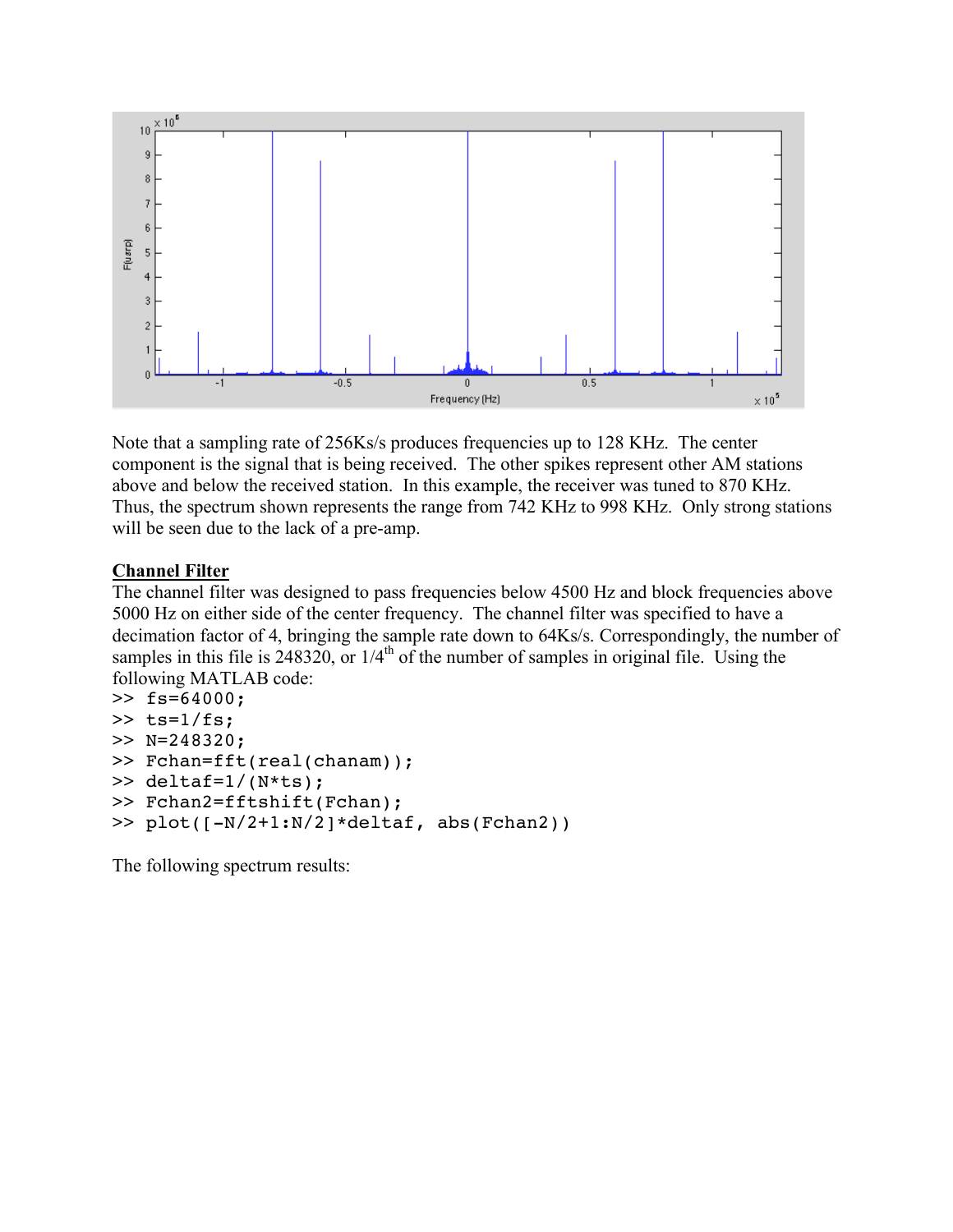

Note that only the selected station remains and the others have been filtered out. If we expand the scale to show the frequency range from -6 KHz to 6 KHz, we verify that frequencies more than 5 KHz away from the center have been eliminated by the channel filter.



### **Magnitude Block**

Passing the signal through an envelope detector demodulates an AM signal. In mathematical terms, the envelope detector finds the envelope or magnitude of the AM signal. The MATLAB code to plot the spectrum of the magnitude block output is similar to that used above. However, the values in the output file are now real values. The resulting spectrum is shown below.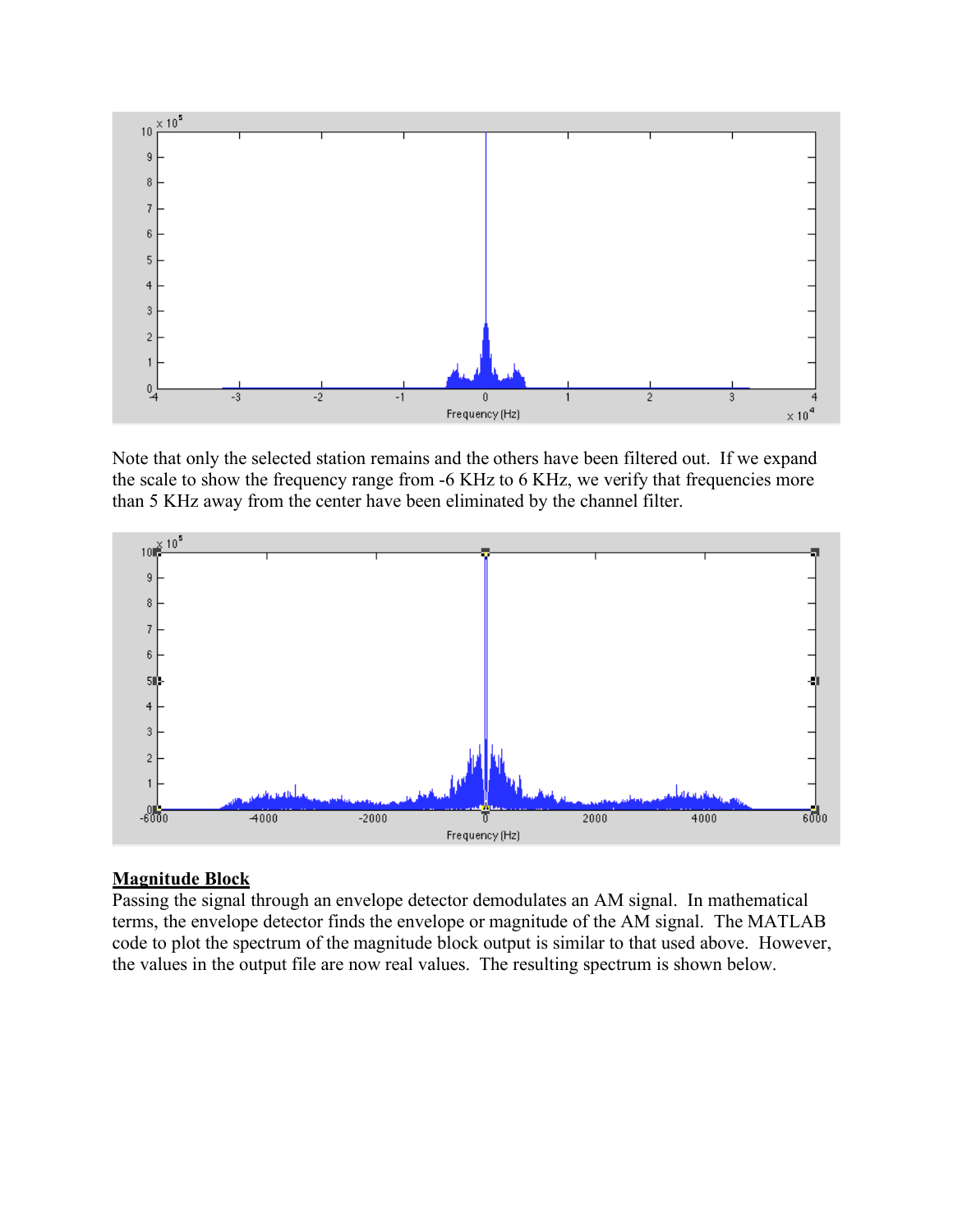

### **Volume Control**

The volume control is used to attenuate the values. Note that its spectrum is the same as the output of the audio filter but with different amplitudes.



### **Audio Filter**

The spectrum of the audio filter output is shown below.